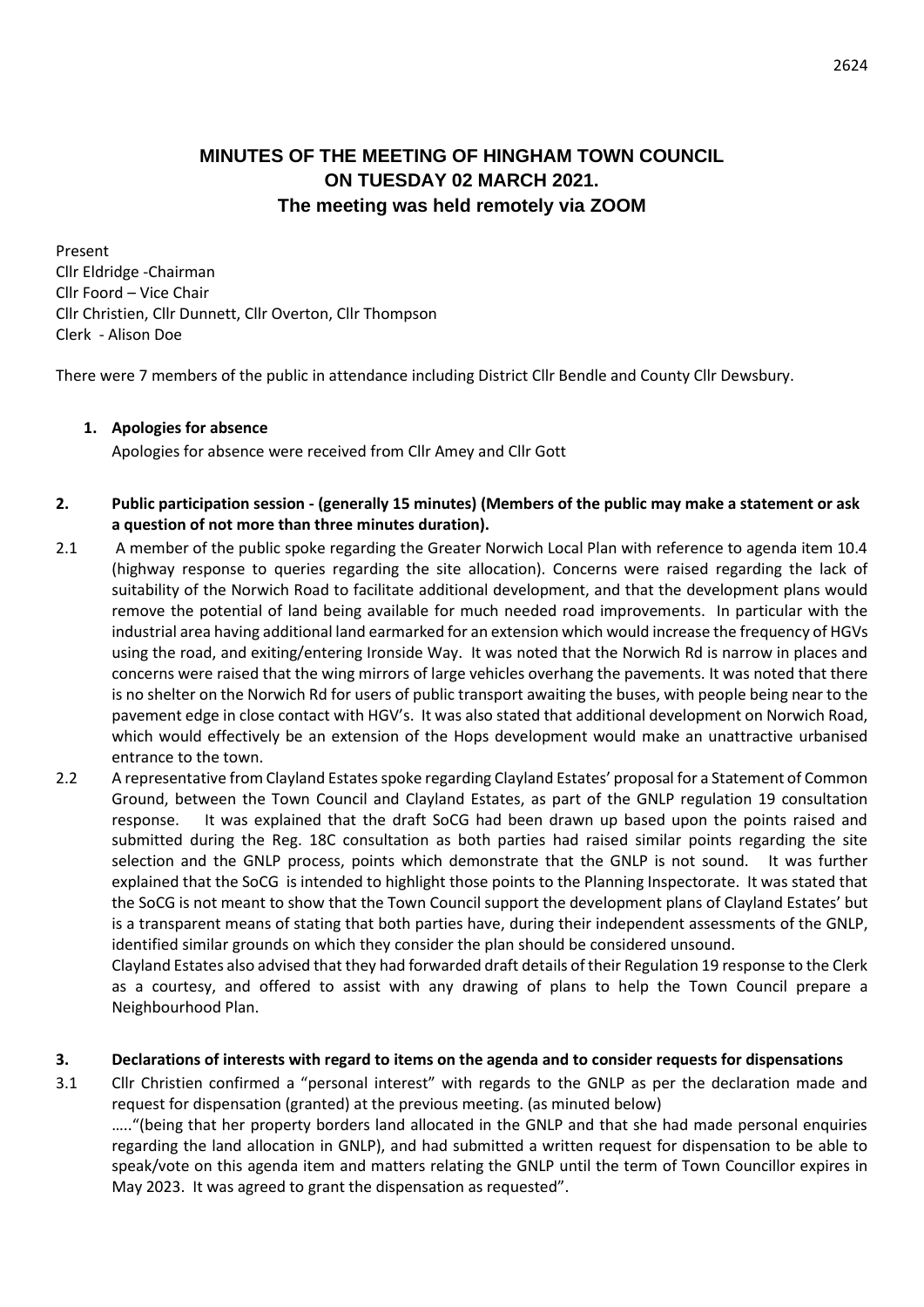Cllr Christien also advised that she had put representatives of Clayland Estates in touch with local people.

- 3.2 With reference to agenda item 19, Cllr Thompson advised that he is a resident of The Hops. It was agreed that Cllr Thompson should be permitted to take part in agenda item 19.
- 3.3 With regard to agenda item 16.2, Cllr Eldridge declared a personal interest as being a resident of Pitts Square, the planning application is for a neighbouring property.
- **4. To agree a Chairman to preside over any agenda items of this meeting, if both the Chairman and Vice Chair are unable to preside due to (agenda item 1) Apologies for absence and /or (agenda item 3) Declarations of interests**

The Vice Chair presided for agenda item 16.2.

# **5. To consider any applications for co-option on to the Town Council**

There were no applications for co-option. A resident had emailed regarding an interest in being co-opted but had not confirmed if they were eligible to become a Cllr.

- **6. To agree the accuracy of the Minutes of the Town Council meeting of 02 February 2021** The Minutes of the meeting of 02 February 2021 were agreed as correct. The Clerk will arrange for them to be signed by the Chairman.
- **7. Matters arising from the Minutes of 02 February 2021 (and other updates contained in a written Clerks report circulated prior to the meeting – See Appendix A)**

The Clerk confirmed that the recent Cllr vacancies had been duly advertised and no residents had requested an election, therefore the Town Council can co-opt for all 3 remaining Cllr vacancies.

## **8. Working Party Reports**

There had been no working party meetings.

**9. Reports from representatives on external bodies/attendees of external meetings/training** It was reported that the Hingham Charity had now let all of the allotments.

# **10. General Correspondence (information/circulars etc)**

- **10.1 South Norfolk Council - Rough Sleeper Estimate - March 28th - March 29th 2021**
- **10.2 South Norfolk Council - COVID-19 Business Support and Grants update**
- **10.3 South Norfolk Council - Guidance - death of a senior royal**
- **10.4 Greater Norwich Local Plan – Response to specific Highway questions**

It was noted that the response was not a logical justification for the allocation of sites within the GNLP, as it did not acknowledge the need for pedestrians to cross the road twice within the 30 mph speed limit to get from GNLP0520 to the co-op and Market Place. It was also noted that the allocation of GNLP0503 includes the extension of a 30mph speed limit to include the site entrance, yet the response did not acknowledge that the same consideration had not been applied to GNLP0298, or explain why this was the case.

Concerns were raised that decisions were being made based on incorrect and incomplete information provided by people that had no local knowledge of Hingham. The Clerk advised that she had seen references to Desktop studies using Google, within the GNLP site assessment information, but had not found reference to site visits and did not know if site visits had been carried out for the Hingham Sites.

Cllrs asked the Clerk to invite representatives from the GNLP team to visit Hingham to discuss the issues raised.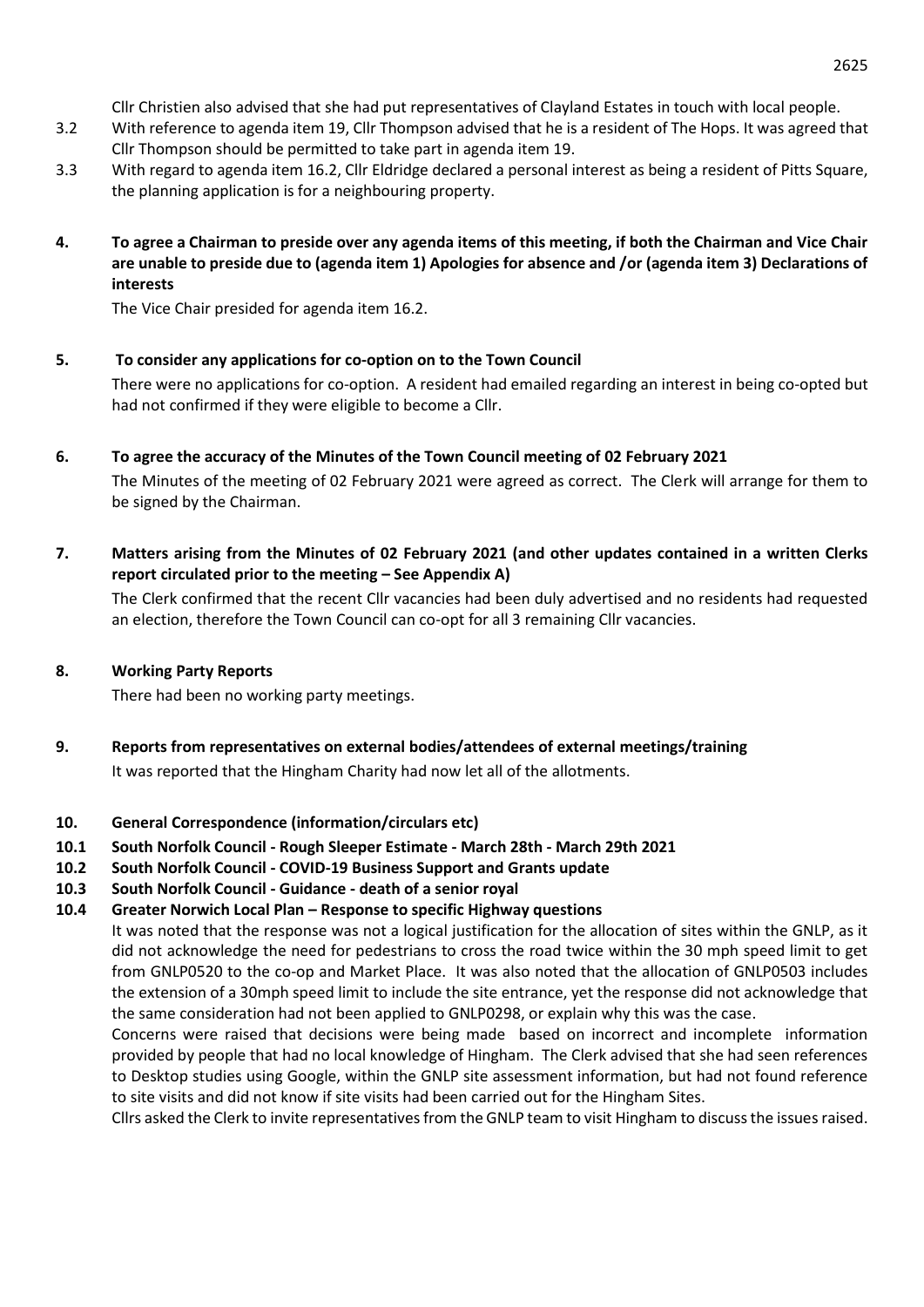- **11. Correspondence (not for public inspection) as addressed directly to Hingham Town Council (from residents etc.)** None.
- **12. To discuss and agree any required responses/actions in relation to any item(s) of correspondence**  None.

# **13. District Councillor's report**

District Cllr Bendle reported that the surge testing regime for the Diss area had been very successful with a very good response from local people, a few Covid cases had been identified but it had not been verified if these were the South African variant.

Cllr Bendle advised that there had been an increase in the demand for urgent housing following an increase in relationship breakups due to the pandemic. Many more people are also seeking financial assistance.

It was also reported that there would be an increase in Council Tax (the equivalent of £5.00 on a band D property) to enable the Council to maintain services to help businesses and residents as much as possible.

# **14. County Councillor's report**

County Cllr Dewsbury sent a written report prior to the meeting as below (and briefly outlines it's content during the meeting)

Fire recruits

As the first week of March is On Call Awareness Week the Fire Service is using this the attract more recruits. Information is always available if anyone would like to know more about becoming an On Call Fire fighter. Broadband

The Better Broadband for Norfolk which has been improving the countywide network over the last few years has been very effective in supporting people working from home and children doing their schoolwork as well as providing a lifeline for people who are self isolating. Work is also being carried out with the mobile network operators to improve 4G coverage across the county.

COVID 19

Staff are looking forward to the end of lockdown and getting back to their normal jobs, reopening museums, libraries etc and welcoming people back. In the meantime many staff are still working for or with the NHS to provide assistance where they most need it including vaccinations and tests.

## Grants

This year the Parish Partnership Scheme will have been running for a decade. The match funding it provides for Parish Council projects exceeded £715,000 for 113 projects agreed in December for completion this year. Projects included trods, village pathways, bus shelters and vehicle activated signs. The scheme will be available again the next financial year. The £6,000 Members Highways Grants will be extended this year to £10,000 per Division and can now include environmental projects.

Flooding

Norfolk County Council is still dealing with the results of some of the flooding and discussions have begun re preventative work. The Norfolk Strategic Flood Alliance has been set up, chaired by Sir Richard Dannatt, and bringing together over 30 different agencies that are involved with water.

Budget

The budget was agreed at the Council Meeting on 22nd February with an increase of 3.99%. This includes the extra 2% allowed by Government to support Adult Social Care.

Libraries

Following the campaign to acquire IT devices for children, so that they can attend virtual classes and do homework, the Library Service is going to work with schools and offer all children aged 16 and under membership of the e – library. This will enable them to access e-books, magazines and comics from home to help with homework and widen their range of reading. It is said that children's reading skills have diminished nationally as a result of the pandemic so this should help to improve their reading abilities and enjoyment of books.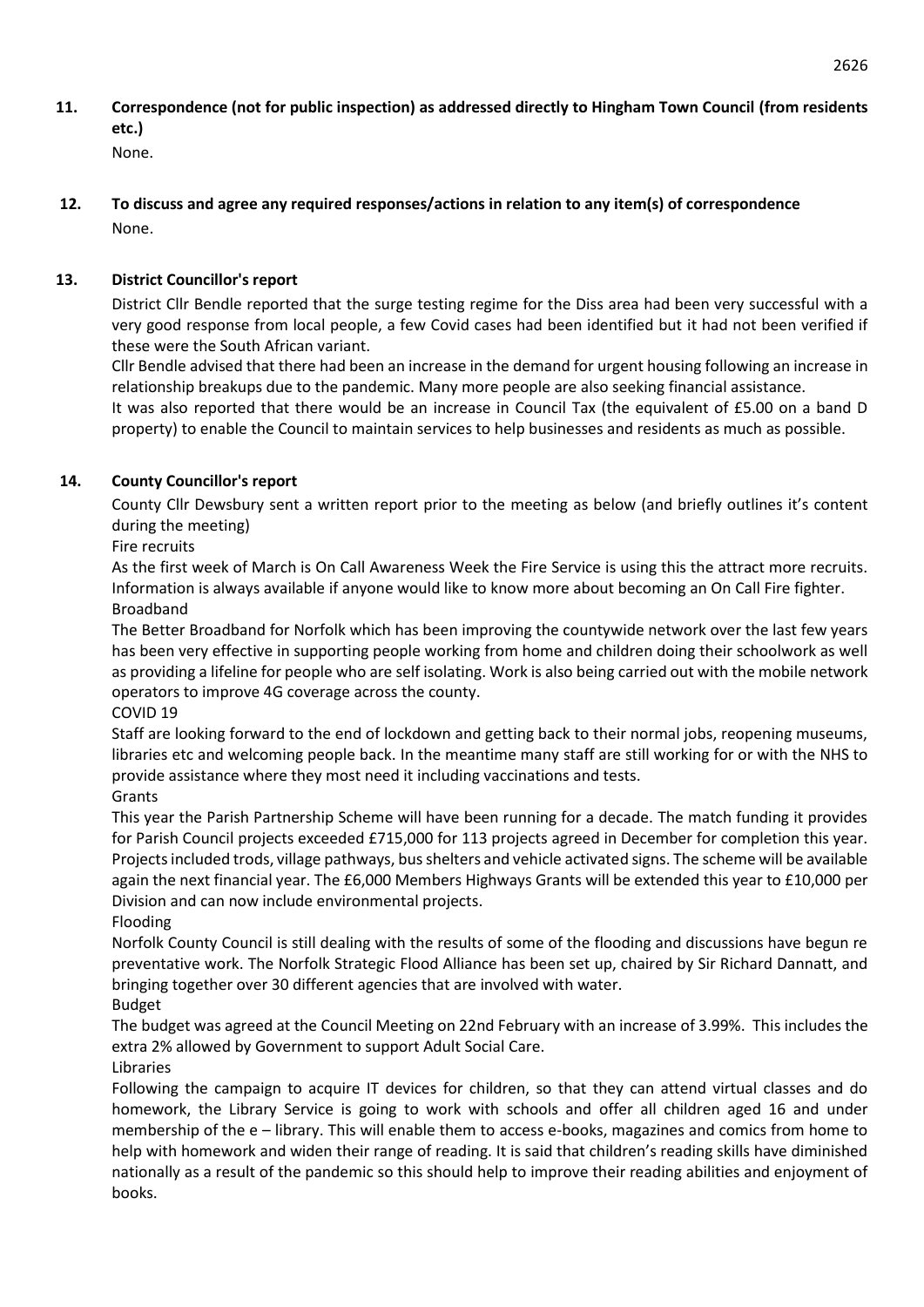Libraries will also stop charging children aged 16 and under for the late return of books so that they are not put off coming to the library by fear of owing money if they cannot get to the library in the allotted timescale. The overdue charges were halted for everyone during the lockdowns.

### **15. Planning Decisions**

**15.1** 2020/2439 - Demolition of barn and erection of detached house, garage and tractor shed. Formation of new access onto Watton Road (B1108). Land Adjacent To Greenacres House Watton Road Hingham Norfolk - Refusal

### **16. Planning Applications (as notified by SNC for consultation, including any additional application received since the publishing of the agenda)**

- 16.1 2021/0317 Extension to external boundary wall 8 The Fairland Hingham NR9 4HN The Council agreed to recommend approval.
- 16.2 2021/0258 Two-storey side extension, single-storey rear extension, and new entrance porch 8 Pitts Square Hingham NR9 4LD The Council agreed to recommend approval.
- **17. (other planning applications where the Town Council is not a consultee – for information only)**
- 17.1 2021/0333 Pear tree crown reduction, reduce height from 11m to 6m and spread from 8m to 6m Lacon Cottage 2 Royal Oak Mews Hingham NR9 4JF

#### **(ITEM 18 FINANCE)**

# **18. To approve Accounts for Payment (as below and any additional invoices received)** The Clerk advised that she had not yet received an invoice for the metered printing (as noted on the agenda as invoice expected). The accounts form payment were agreed as below.

|         | <b>ACCOUNTS FOR PAYMENT 02 MARCH 2021</b> |                                     |                                 |            |
|---------|-------------------------------------------|-------------------------------------|---------------------------------|------------|
|         |                                           |                                     |                                 |            |
|         | <b>TOTAL</b>                              | <b>PAYEE</b>                        | <b>DETAILS</b>                  | <b>VAT</b> |
| 104151  | £874.93                                   | staff                               | <b>WAGES (£870.93)</b>          |            |
|         |                                           |                                     | <b>CLEANING PRODUCT (4.00)</b>  |            |
| 104152  | £962.46                                   | staff                               | <b>WAGES</b>                    |            |
| d debit | £64.66                                    | <b>NEST</b>                         | <b>PENSION</b>                  |            |
| 104153  | £240.00                                   | (UK)<br><b>COZENS</b><br><b>LTD</b> | <b>STREET LIGHT MAINTENANCE</b> | £40.00     |
| 104154  | £688.32                                   | E-ON                                | <b>STREET LIGHT ENERGY</b>      | £114.72    |
| 104155  | £3,026.65                                 | <b>TTSR</b>                         | <b>GRASS CUTTING</b>            | £504.45    |
|         |                                           |                                     |                                 |            |
|         | £5,857.02                                 | <b>TOTAL</b>                        | <b>TOTAL VAT</b>                | £659.17    |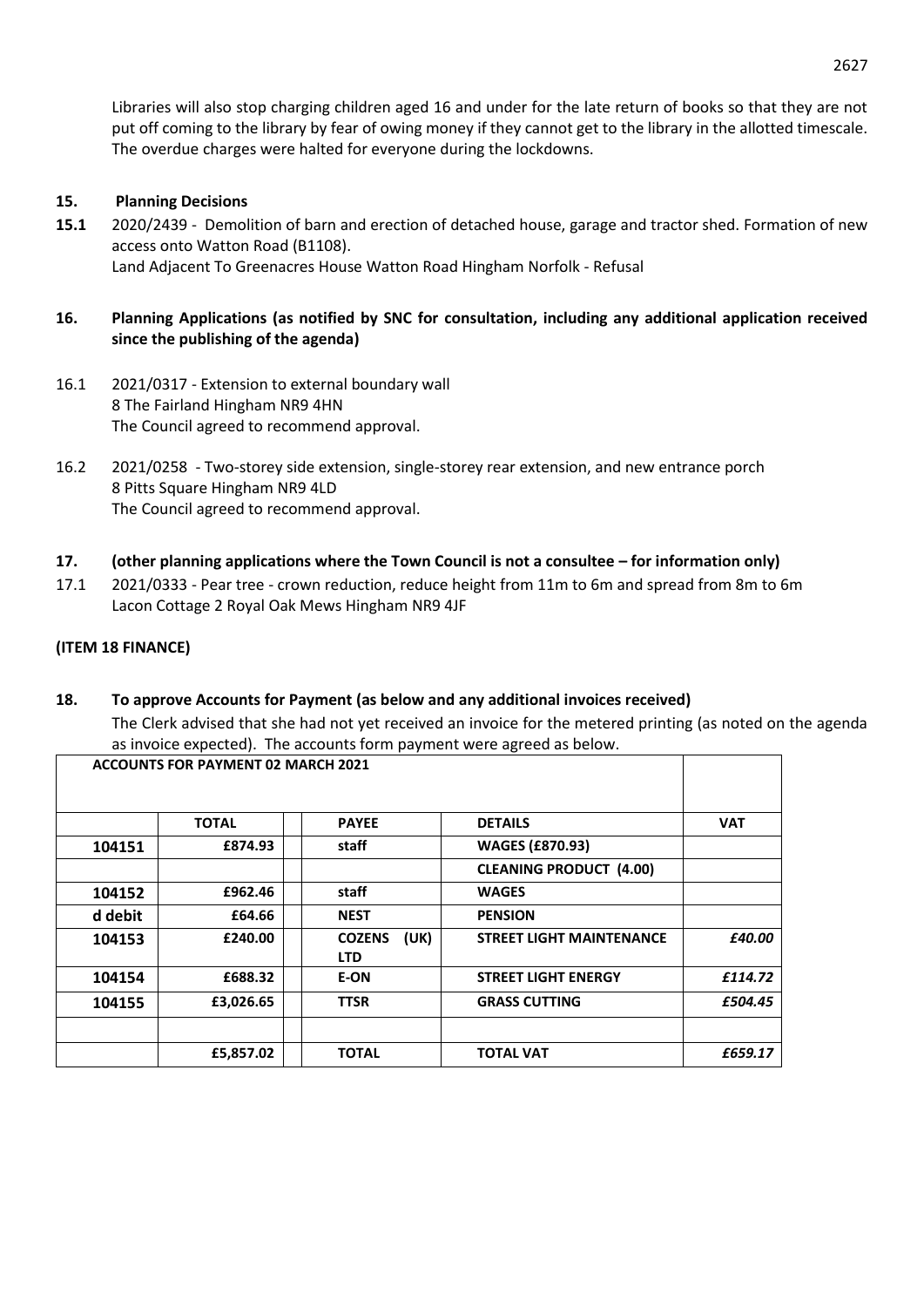#### **19. To discuss the Greater Norwich Local Plan and agree any actions**

## 19.1 **Submissions made to the Town Council by residents**

With reference to the proposed development of GNLP0520, it was reported that in order to ascertain the extent concerns of residents regarding flooding/surface water and concerns regarding the current pedestrian provisions from The Hops to the towns facilities, 2 short surveys were delivered (one to properties on The Hops and one to properties in Seamere Road).

The survey responses were collated into a spread sheet and forwarded to Cllrs prior to the meeting.

Responses from the Hops consistently raised the issue of having to cross the B1108 twice just to get to the Coop with some expressing difficulty using the pedestrian island due lack visibility of oncoming overtaking vehicles heading east. Some residents had raised issues with surface water and drainage, with regards to water run off from Norwich Rd, debris blocking drains and grassed areas and gardens becoming waterlogged.

Responses from Seamere Rd all expressed concerns regarding flooding and surface water run off from The Hops and from the proposed development area. Residents had submitted videos and photographs. The survey responses, photographic and video evidence (and any other submissions by residents to the Town Council regarding the GNLP) will be included in the Town Council Regulation 19 consultation response.

Concerns were raised regarding a lack of health and safety legislation in respect of road safety, with measures to mitigate an unsafe road layout being taken only after accidents have occurred.

Concerns were raised regarding the GNLP assumptions that there is a safe waking route to the Town's facilities from GNLP0520 and an assumption that a continuous footway can be installed on the west side of Dereham Rd, from GNLP0503 to Pottles Alley. It was noted that the decisions to allocate the sites and policies relating to them would not be a logical conclusion of anyone who had visited Hingham to assess the sites' suitability.

#### 19.2 **Submission made to the Town Council by the Hingham Road Safety Campaign group**

A representative of the Hingham Road Safety Campaign group was invited to speak. It was reported that the HRSC would submit a response to the Reg 19 consultation, largely based on the HRSC report. However it was raised that the developer promoting GNLP0520, could promise delivery of suggestions made within the report (regarding road improvements such as a roundabout) to support any application, but then it not be possible to deliver. Concerns were raised regarding the developer's proposals for a zebra crossing to the west of Bears Lane as this appeared unfeasible and dangerous.

#### 19.3 **The draft Regulation 19 Consultation Response as prepared by the Clerk**

The Clerk had started to prepare the Town Council response to the Reg 19 consultation (largely based on the points raised within the Reg 18C consultations). A copy of the draft response was published on the Town Council website prior to the meeting with a note that it was a document in progress).

The Clerk advised that she had spoken to the land owner of GNLP0503, who had confirmed that they wished to withdraw the land from the GNLP. The Clerk advised that she had put the land owner and GNLP team in touch with each other to resolve the issue, and also advised that the GNLP team had confirmed that if GNLP0503 remains within the plan they could not guarantee it would not be subject to a compulsory purchase if the housing allocation at the site was not built.

Concerns were raised that the developer of GNLP0520 had intimated in their Reg 18C submissions that they could absorb the 20 houses if GNLP0503 was not delivered.

The Clerk will continue with the response document which will be forwarded to Cllrs for last comments prior to submission.

## 19.4 **The proposal by Clayland Estates to agree a formal statement of common ground between Hingham Town Council and Clayland Estates**

Following their attendance at the previous Town Council meeting, Clayalnd Estates had emailed the Clerk to suggest that both parties could submit a Statement of Common Ground to highlight the areas which they have commonly found the GNLP to be unsound. Clayland Estates had drafted such a document (using the content of the Town Council Regulation 18C representations and the Council's discussion at the previous meeting to ascertain the "Common Ground").

The Council discussed the proposal, raising the following points/points of view: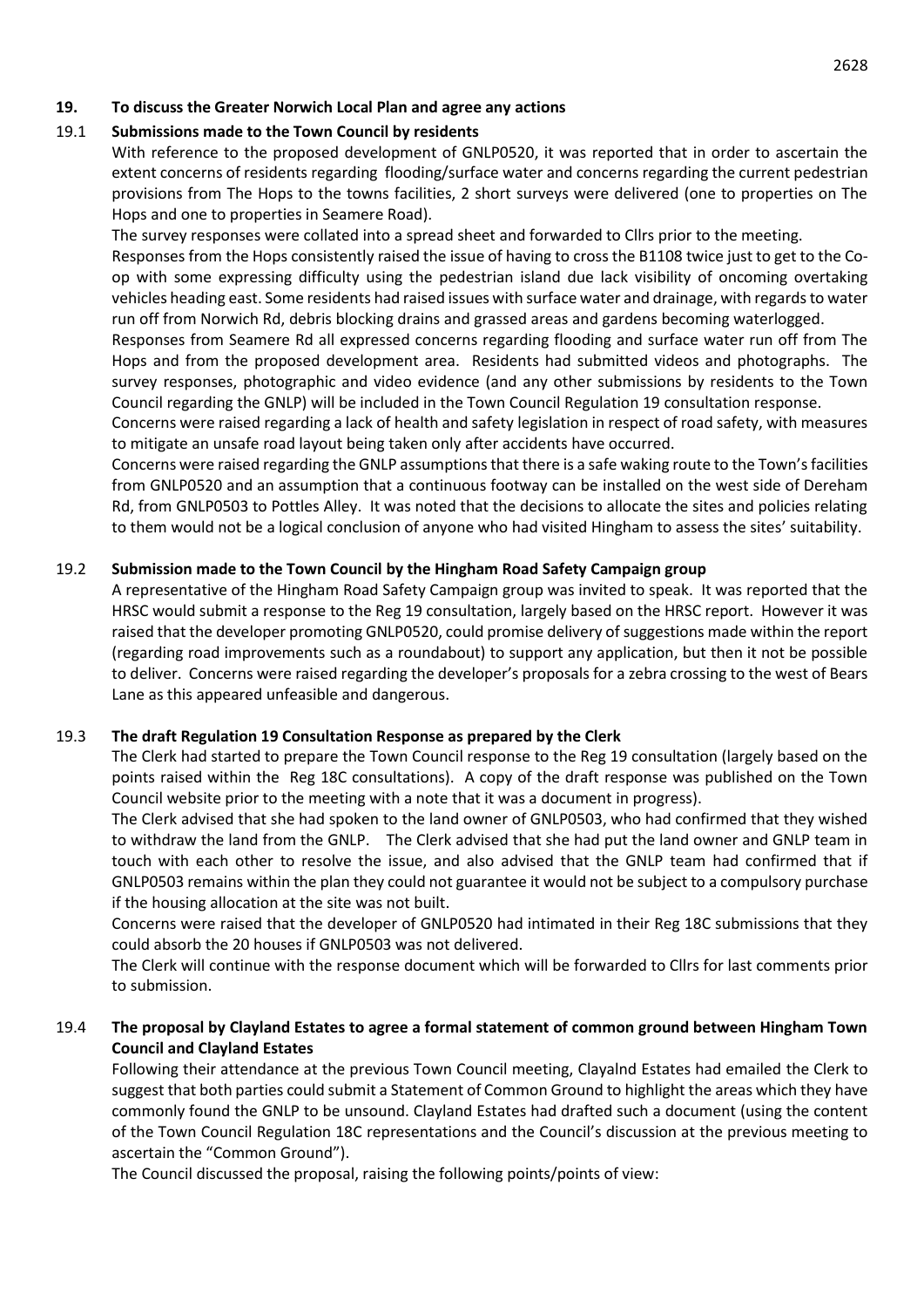- Concerns that agreeing a Statement of Common ground would look like Town Council bias toward one particular developer.
- Concerns regarding the legality of such a document as it is a tool used between a planning authority and appellant during a planning appeal to highlight areas that are not disputed.
- The Statement of Common Ground is a way of making a transparent statement that both parties had independently of each other identified similar grounds on which they consider the GNLP to be unsound, therefore protecting the Council against allegations of "collusion".
- It was noted that there was information and guidance regarding Statement of Common Ground /UnCommon Ground on the Planning Inspectorate website, and that it is intended to be a transparent way of enabling the Inspectorate undertake a focused enquiry.
- It was noted that the GNLP had requested Statements of Common grounds from developers/promoters/land owners with sites allocated in the GNLP.
- It was raised that a Statement of Uncommon Ground could be offered by the Town Council to the developer promoting GNLP0520.
- With regard to the draft Statement of Common Ground concerns were raised regarding reference to housing numbers allocated to Hingham, as the Town Council were concerned that housing numbers are too high.

A representative from Clayland Estates was asked if they wished to add anything, they advised the Town Council could (if they agreed to submit a Statement of Common Ground) alter the draft and omit any points that they did not agree with. It was re iterated that this was a tool for the inspectorate to use to focus on points where 2 parties had independent come to similar conclusions on some points of the GNLP and was not an indication of Town Council support of Clayland Estates or the land they were promoting.

A proposal was made to accept the Statement of Common Ground in principle but amended to, remove points that the Council did not agree with and, better reflect the transparency of the document.

A counter proposal was made that further discussion was needed by the Council as there was not a clear cut view as to the implication of agreeing to the document.

The Clerk advised that further discussions would need to be done in a public Council meeting and that the consultation end date was 15 March 2021.

A vote was taken on the counter proposal (3 against, 2 for, 1 abstain), it was not agreed to hold another meeting to further discuss the Statement of Common Ground.

A vote was taken on the original proposal, (3 for and 3 abstained) which was carried.

The Clerk is to amend the Statement of Common Ground which will be forwarded to the Cllrs to ensure they agree it reflects the Councils point of view and transparency.

## 19.5 **Any other issues regarding the GNLP**

None.

# **20. To agree members of a Working Party to look into the feasibility of producing a Neighbourhood Plan**

The Clerk advised that Cllr Amey would like to be on the Working Party. Cllr Thompson, Cllr Overton and Cllr Foord also agreed to be on the Working Party, it was noted that the Chairman is ex officio member of Working Parties.

# **21. To agree Terms of Reference for the Neighbourhood Plan Working Party**

The Clerk had drafted Terms of Reference for the Neighbourhood Plan Working Party which were forwarded to Cllrs prior to the meeting. The Clerk advised that they can be reviewed by the Council if they needed amending in the future. The Terms of Reference were agreed.

## **22. To discuss arrangements for the Annual Town Meeting and agree actions**

The Clerk advised that the scheduled date of the Annual Town Meeting is 20<sup>th</sup> April 2021 and as yet there is uncertainty as to whether the meeting could be held face to face or if it would have to be held virtually. The Clerk advised that the meeting must be held between 01 March 2021 and 01 June 2021 and that remote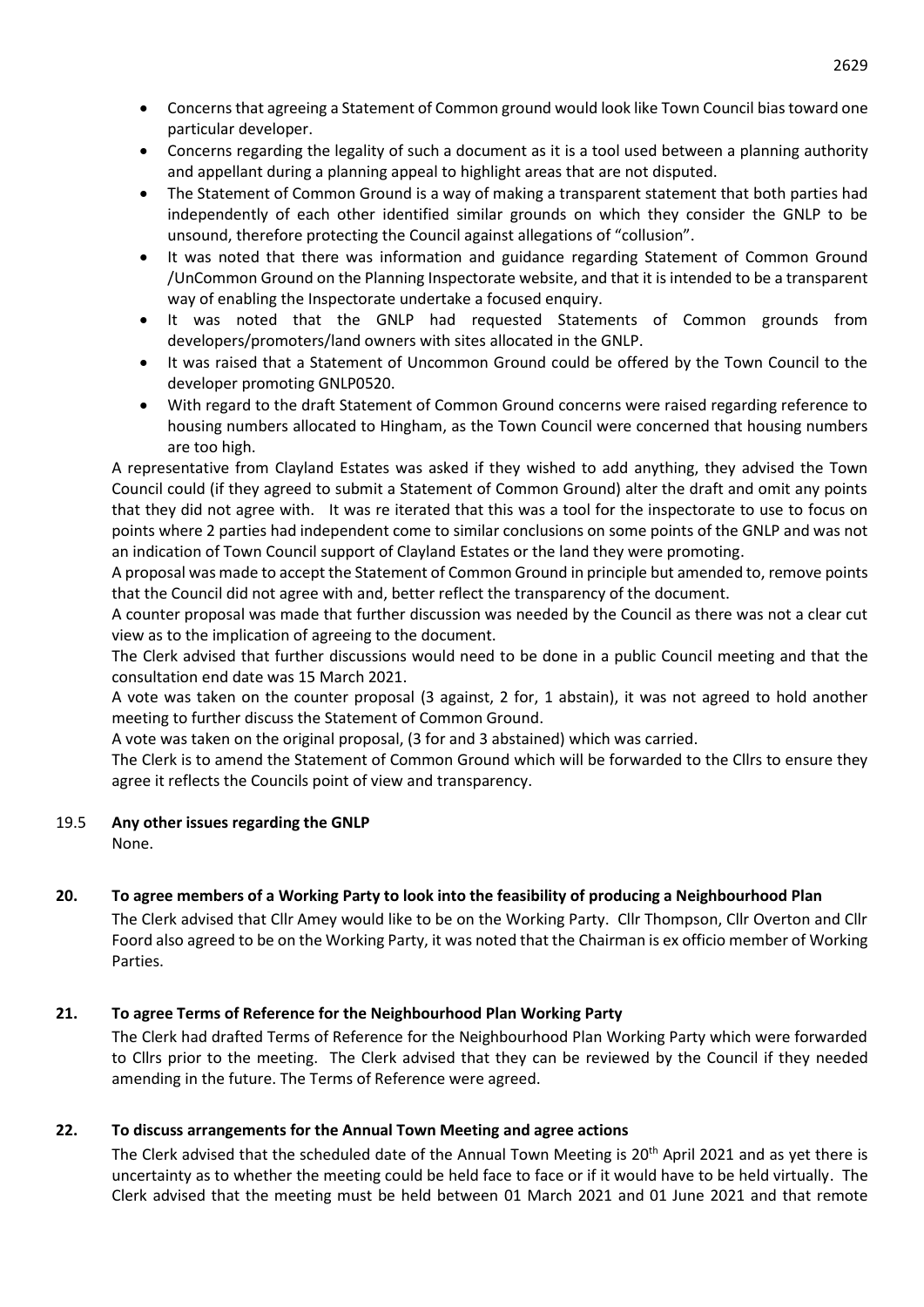meetings regulations are due to expire on 07 May 2021, community centres will be able to re-open at stage 2 of lifting the lockdown restrictions, no earlier than 12 April 2021, but it was unclear as to whether meetings would be permitted. It was agreed to hold the meeting on 20<sup>th</sup> April, deciding the method of meeting at the time the agenda was required to be published. It was acknowledged that the meeting would most likely have to be held virtually and may need to take a different format than the previous annual town meetings.

## **23. To discuss a response to requests which may be made regarding allowing the Cafe's and Public House to use the Market Place/Fairland green for customer seating and agree any actions**

(with reference the lifting of lockdown restrictions which will see hospitality venues being able to serve people outdoors from Step 2 (not before 12<sup>th</sup> April 2021)

The Clerk advised that she had written to the Cafes and public house last year offering the use of the greens for customer seating, however none had taken up the offer due to being able to seat customers inside and staffing constraints, however this time hospitality premises will only be able to serve customers seated outside (during the first stage of lockdown easing). The Clerk advised that the South Norfolk Planning department had confirmed they would permit the greens to be used without the requirement for planning permission, until the end of June 2021, but still needed to check that the Police and Licensing Authority have no objections.

It was agreed invite the cafes and pub to use the greens for customer seating and to utilise the letter and application form produced last year (with some amendments), and was recognised that proprietors wishing to use the greens for customer seating would need to provide Public Liability Insurance and a means for dealing with any complaints.

## **24. 'Exclusion of the Press and Public under the Public Bodies (Admission to Meetings) Act 1960 to discuss the following matters:'**

The following agenda items contain reference to information that is commercially sensitive, the following agenda item is therefore confidential

Agreed, the members of the public were thanked for attending and asked to leave the meeting.

## **25. To consider any tenders received for Internal auditor (to undertake the internal audit for the financial year 2020/21)**

One tender for Internal Auditor had been received, it was agreed to accept this and appoint the internal auditor for financial year 2020/21.

The meeting ended at 9.05pm

Signed ………………………………………………………….. Chairman 06.04.2021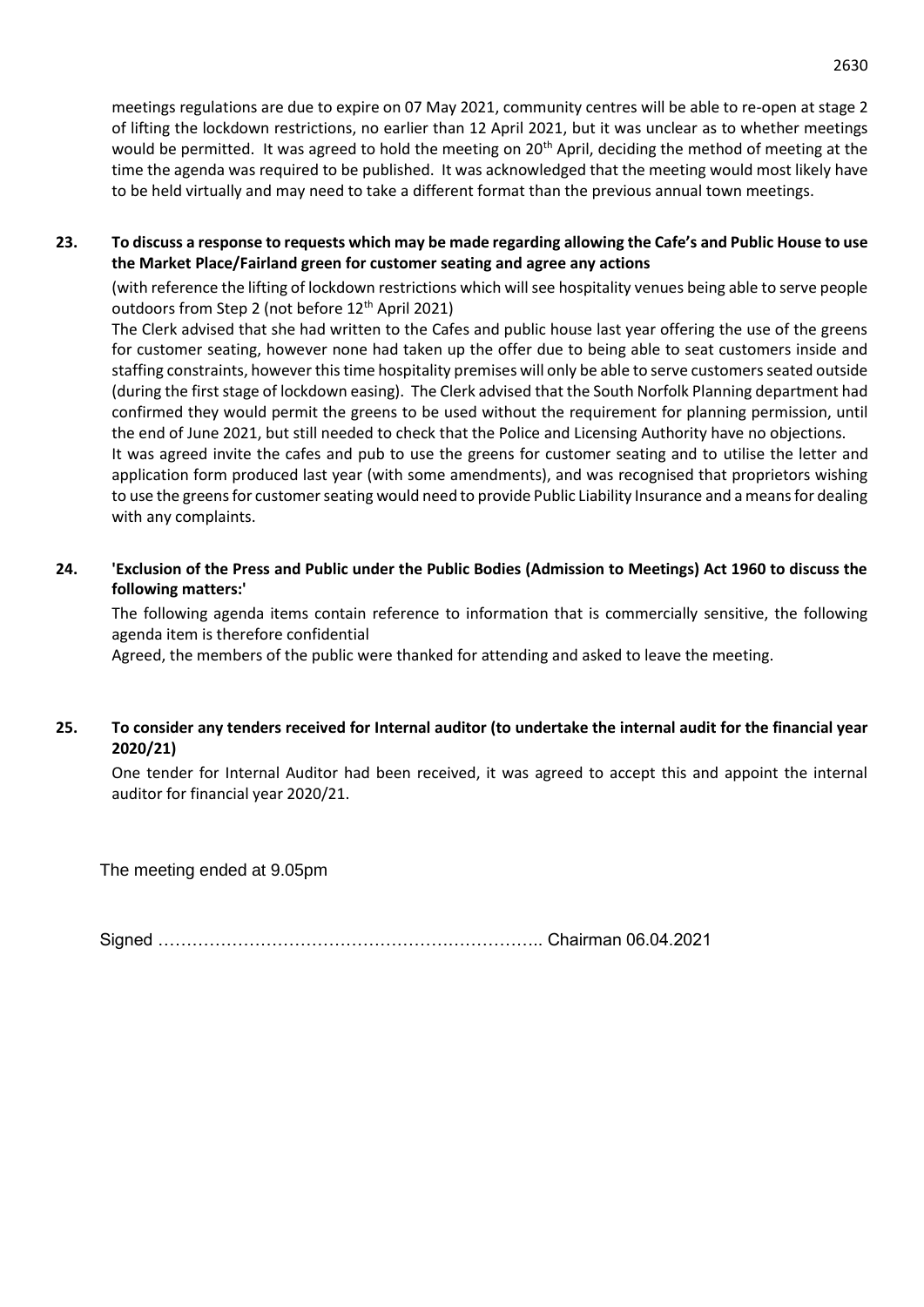Appendix A Clerks Report for 03 March 2021 Matters Arising From the minutes of the meeting on 02 February 2021

#### MIN Update

2 & 25 – Matters Relating to the Greater Norwich Local Plan

A survey regarding pedestrian access to facilities and surface water issues has been distributed to homes on the Hops, a survey regarding surface water and flooding issues has been distributed homes on Seamere Rd Clerks parishes affected by the GNLP have been contacted, some responses have been received but the Councils had not met to discuss the issues, there were concerns that the plan had set further housing numbers without further consultation.

- 26 Tree Survey quotations for relevant work to be obtained.
- 27 Creation of a wildflower/bee friendly area in the cemetery plan to be drawn up on how to achieve this.

#### Other Updates

**Trees for planting** (Fairland and Market Place permanent Christmas Trees) will be sourced in the new year. **Notice boards for the toilets** to be purchased.

**Notice Boards** - both wooden notice boards are now becoming difficult to open and lock – they become damp and condensated.

The clerk advises considering the purchase of a new purpose built free standing notice board if there is a suitable location in the Market Place - a new notice board for the Fairland is also recommended.

**Market Place Payphone** – A payphone has been installed the kiosk door has been repaired. BT have been asked to refurbish the kiosk however there has been no response to this.

**Church Clock** – Site visits for quotations will be looked into post lockdown.

**Skatepark repairs** – quotation to be requested for the replacement rivets, quotation for maintenance contract received and needs to be discussed the cost is being included in the draft budget. Joins in the tarmac to be filled.

#### Outstanding Issues

**Financial checking/scrutiny** to be undertaken. Chairman and Clerk post lockdown.

**Parking "options" to be investigated** and report to be written for a future meeting.

**Installation of cycle racks** to be arranged.

**Street Lighting** – the contractor has been asked to undertake the renumbering of the footway lights

A condition report is awaited on all of the Council's footway lighting – (priority can then be assessed depending on the condition/safety of the light columns, for obtaining quotations for changing lights to LED).

With regards to possible solutions to replacing the Tally Alley light, the contractor suggested the use of illuminated bollards, ownership of the alleyway needs to be established.

**Lockable Bollard for the Fairland** – quotations to be obtained and discussed at a future meeting.

**Communications Policy** (including social media - this is being worked upon )– Cllrs are reminded not to comment on public social media pages making reference to themselves as Councillors, in a way that could give inaccurate information or be misleading or misconstrued as the Council having discussed and agreed something, when this is not the case.

**Staff/Cllr communication/relationship** protocol to be drafted.

**Cemetery fees discretion policy** – The Clerk has been working on this as an overall Cemetery Fees Policy all points relevant to the fee structure including frequency and method of fees reviews This is to be finalised and bought back to a future Town Council meeting with a review of the cemetery fees.

**Extension of Cemetery Driveway and turning circle** – The Clerk has spent some time in the cemetery looking at the area that would be required to extend the driveway the area is very extensive and the clerk is concerned about the application of such a large area of tarmac (environmental and cost).

There may be other more appropriate solutions including a shorter tarmac extension followed by "matting" under the grass surface (and possibly a tarmac path for better pedestrian/disability access), and leaving the existing grass as a driveway over the old cemetery area - advice is needed from a funeral director with regard to vehicles used. The use of the driveway (as in frequency) for funerals is minimal therefore the grass should